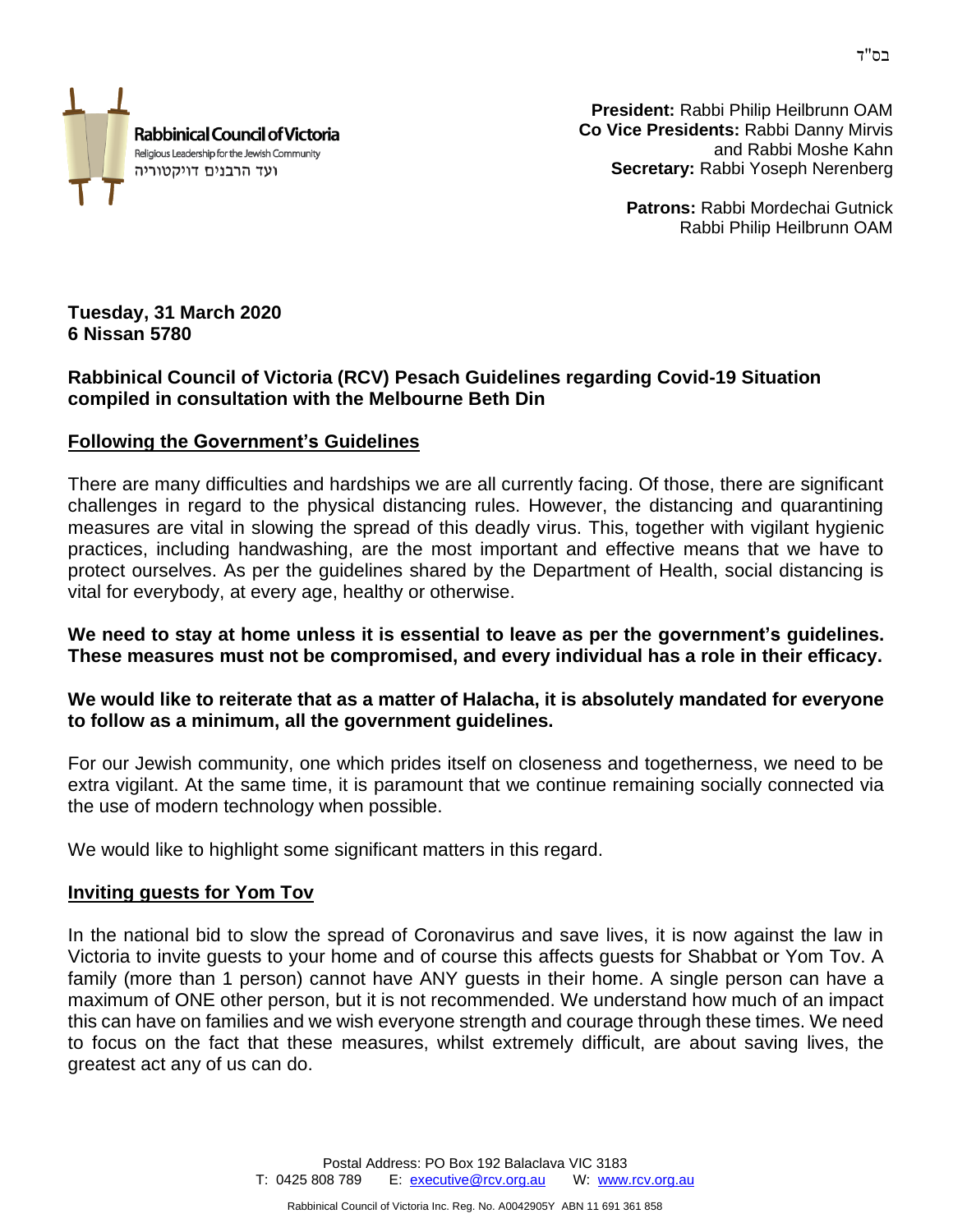# **Use of ZOOM for Pesach Seder**

For those who will find themselves alone, and for all who will miss being with family and friends, we highly recommend hosting a Zoom conference call late in the afternoon on the eve of Pesach (prior to the commencement of Yom tov - 5:45 pm) , to sing the Hagaddah songs, tell stories, and share these special and traditional moments with family and friends.

Live streaming (Zoom and the like) is forbidden on Shabbat and Yomtov. There are certain specific circumstances when an exception can be made when life is in danger. (We have been informed that this was indeed the circumstances addressed in a widely circulated ruling on the topic from a number of Israeli rabbis). If you think that this applies to you or anyone you know, ask your rabbi.

## **If you do use Zoom, make sure to turn off the devices before 5:45pm.**

### **Yahrzeit Commemoration**

We also understand that for many, commemorating a Yarzheit, or for those who G-d forbid need to mourn a loved one, these times will be significantly more difficult. We encourage you to reach out to your rabbi to ask for advice on different ways to honour your loved one.

Adhering to these new rules and guidelines and not being able to do the usual practice of Kaddish and other prayers, which are designed to save lives, is in itself a great honour for the soul.

### **Reaching out to the Vulnerable**

Additionally, for those who are alone, we recommend a scheduled "check-in" each day of Yom Tov with a friend or neighbour. At a scheduled time, meet outdoors at a minimum 2- metre distance, oneon-one. This advice is subject to change with the current dynamic measure constantly being updated.

The goal isn't to mingle, but to make sure that everybody is safe and cared for. (This suggestion is for singles only! We urge families not to socialise or meet others, even at a distance, to maximise social distancing.)

Additionally, if you know anyone who is alone or vulnerable, please call them before Yom Tov and regularly through these times to ensure that they are okay.

### **Tzedaka – Charity**

Finally, in this unusual and difficult year, how can we sit at the Pesach Seder and openly and genuinely declare ויכול ייתי דפכין כל — all who need should come and eat?

Understanding that our current circumstances are unique, one way to

is to assist those in need with Pesach supplies, food and other urgent items. Fortunately, there are many wonderful organisations offering these services. If you are in a position to assist this is a beautiful way to help the many in our community who are struggling to provide for their needs.

One such organization is the Melbourne Jewish Charity Fund and they can be contacted here: <https://www.mjcf.com.au/>